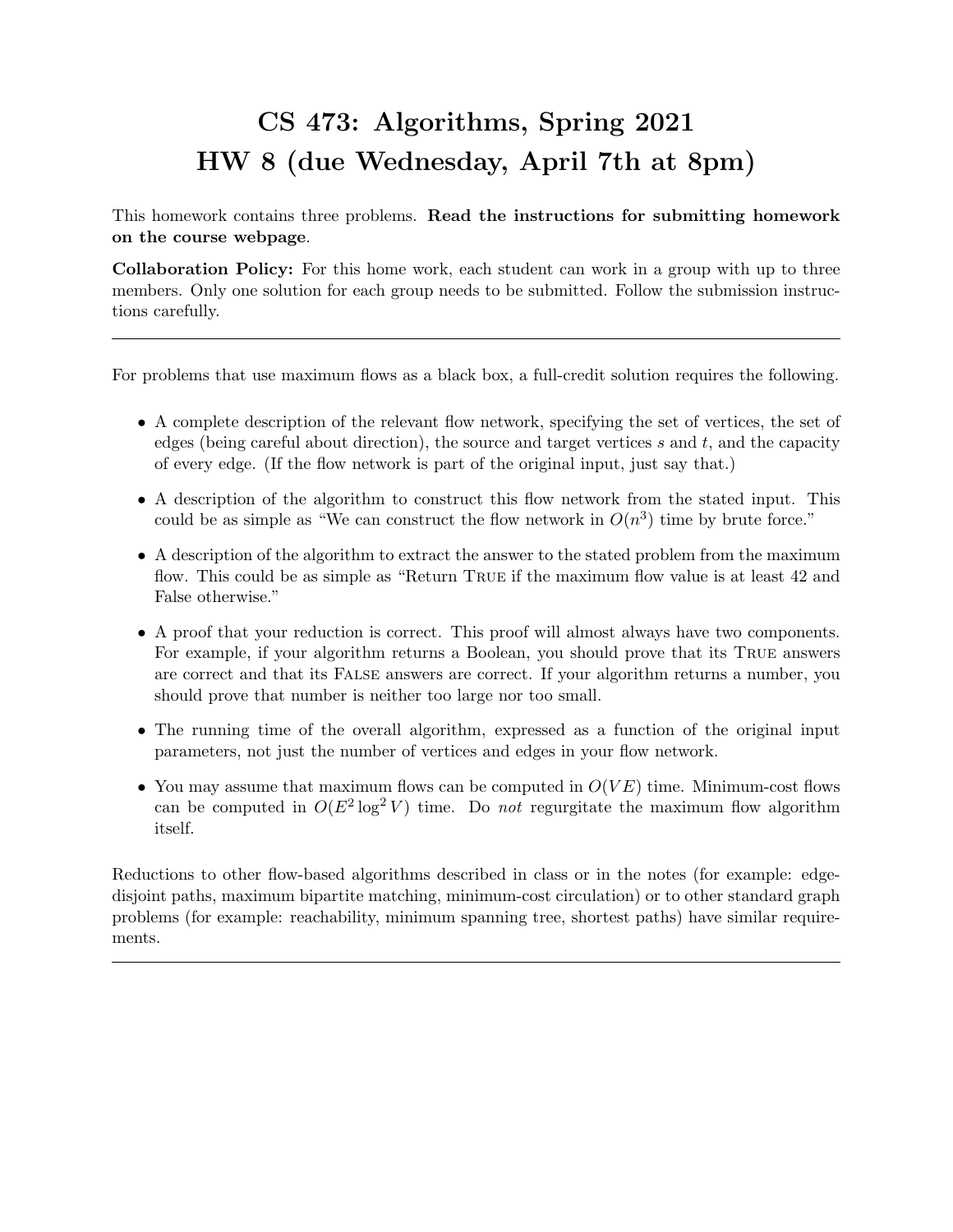1. Consider a bipartite (undirected) graph represented by  $G = (L \cup R, E)$  where L and R are sets of n nodes each, and for each edge  $(u, v) \in E$ ,  $u \in L$  and  $v \in R$ . Matching  $M \subseteq E$  in G is a set of edges such that every node has at most one edge incident on it from  $M$ ; the nodes covered by the edges of  $M$  are called matched nodes.  $M$  is said to be a *perfect matching* if every node of  $L$  and  $R$  are matched. See Figure ?? for an example.



Figure 1: Bipartite Graph where the red edges represent a perfect matching

Hall's theorem states that G has a perfect matching if and only if for every subset  $S \subseteq L$ ,  $|S| \leq |N(S)|$  where  $N(S) = \{v \in R \mid \exists u \in S, (u, v) \in E\}$  is the neighborhood of S (or equivalently  $N(S) = S \times R \cap E$ .

Prove Hall's theorem using the maxflow-mincut theorem.

[Hint: Use the construction covered in the class to compute maximum matching using max $flow$ 

- 2. Let  $G = (V, E)$  be a directed graph and let  $\mathcal{C} = \{C_1, C_2, \ldots, C_h\}$  be a collection of cycles in G. We say that  $\mathcal C$  is a cycle partition of G if each vertex of V is in exactly one of the cycles. In other words the cycles of  $\mathcal C$  are vertex disjoint and together contain all vertices. Describe an algorithm that given  $G$  decides whether  $G$  contains a cycle partition. Follow the two steps below.
	- (a) Argue that a set of edges  $E' \subseteq E$  forms a cycle partition if and only if each vertex v has exactly one incoming edge and one outgoing edge in  $E'$ .
	- (b) Use bipartite matching to check if there is an  $E' \subseteq E$  satisfying the property in the previous part.
- 3. Suppose we are given an  $n \times n$  grid, some of whose cells are marked; the grid is represented by an array  $M[1..n, 1..n]$  of booleans, where  $M[i, j]$  = True if and only if cell  $(i, j)$  is marked. A monotone path through the grid starts at the top-left cell, moves only right or down at each step, and ends at the bottom-right cell. Our goal is to cover the marked cells with as few monotone paths as possible.
	- Not to submit: Describe an algorithm to find a monotone path that covers the largest number of marked cells.
	- Not to submit: There is a natural greedy heuristic to find a small cover by monotone paths: If there are any marked cells, find a monotone path Π that covers the largest